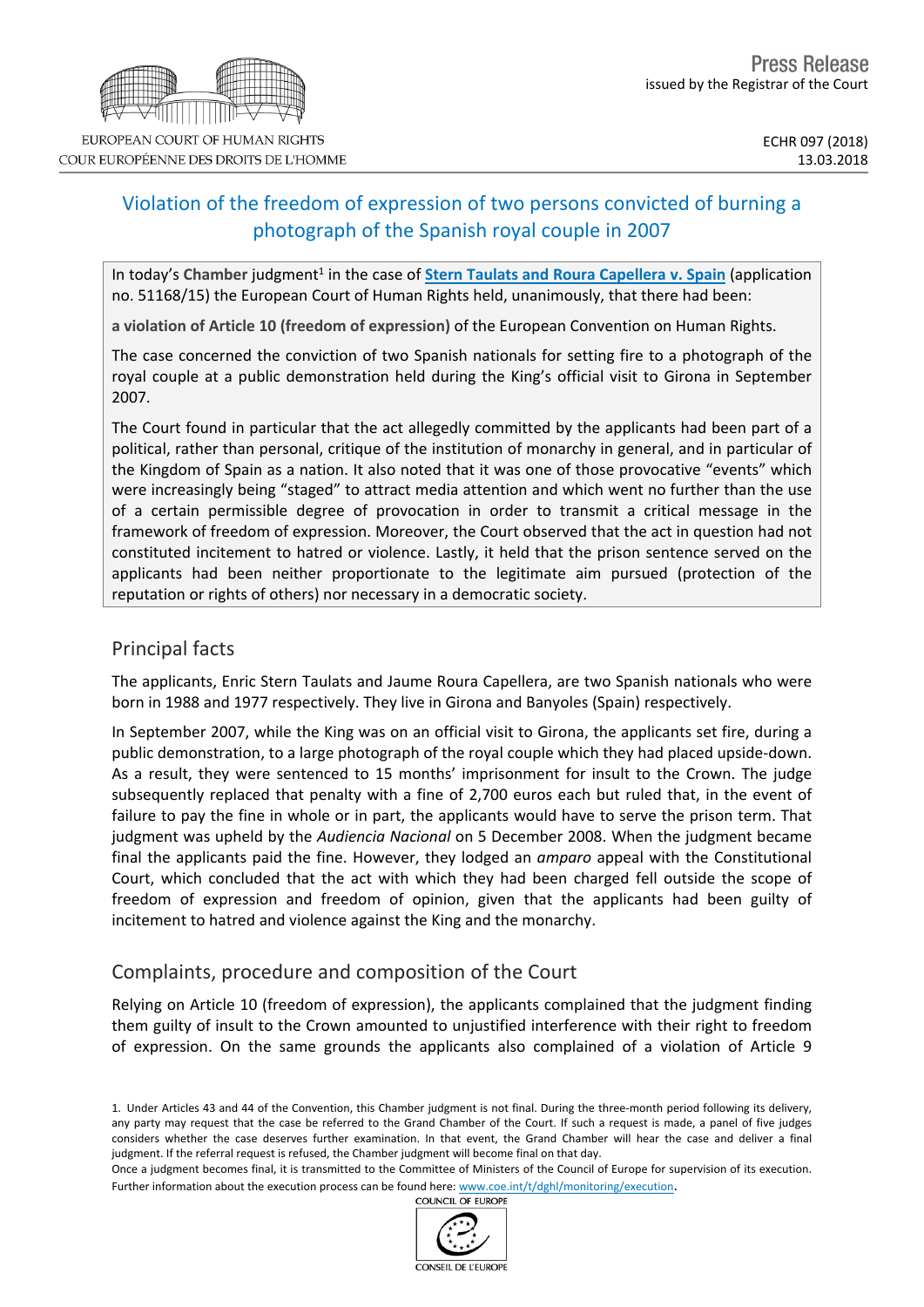(freedom of thought, conscience and religion) read in conjunction with the aforementioned Article 10.

The application was lodged with the European Court of Human Rights on 2 October 2015.

Judgment was given by a Chamber of seven judges, composed as follows:

Helena **Jäderblom** (Sweden), *President*, Branko **Lubarda** (Serbia), Luis **López Guerra** (Spain), Helen **Keller** (Switzerland), Pere **Pastor Vilanova** (Andorra), Alena **Poláčková** (Slovakia), Georgios A. **Serghides** (Cyprus),

and also Fatoş **Aracı**, *Deputy Section Registrar.*

Decision of the Court

### Article 10

The Court noted that the applicants' conviction amounted to an interference with their right to freedom of expression, that the interference was prescribed by law and that it pursued a legitimate aim, namely the protection of the reputation or rights of others. As regards its necessity in a democratic society, the Court noted the following:

First of all, the applicants' act had been part of a political, rather than personal, critique of the institution of monarchy in general, and in particular of the Kingdom of Spain as a nation. The impugned "staged event" had been part of a debate on issues of general interest, that is to say the independence of Catalonia, the monarchic structure of the State and a critique of the King as a symbol of the Spanish nation. It had not been a personal attack on the King of Spain geared to insulting and vilifying his person, but a denunciation of what the King represented as the Head and the symbol of the State apparatus and the forces which, according to the applicants, had occupied Catalonia – which fell within the sphere of political criticism or dissidence and corresponded to the expression of rejection of the monarchy as an institution.

Secondly, the Constitutional Court had questioned the way in which the applicants had expressed their political criticism (use of fire and of a large upside-down photograph), considering that their mode of expression had spilled over from the sphere of freedom of expression into that of hate speech and incitement to violence.

The Court took the view that the applicants had used symbolical elements clearly and manifestly linked to their practical political criticism of the Spanish State and its monarchical form: the effigy of the King of Spain was the symbol of the King as the Head of the State apparatus; using fire and turning the photograph upside-down expressed a radical rejection or refusal, and those two elements were used as the manifestation of criticism of a political or other nature; the size of the photograph appeared to have been intended to ensure the visibility of the act in question, which had taken place in a public square. The applicants' act had therefore been one of the provocative "events" which were increasingly being staged to attract media attention and which merely used a certain permissible degree of provocation to transmit a critical message in the context of freedom of expression.

Thirdly, the applicants' intention had not been to incite anyone to commit acts of violence against the King, even though the "performance" had entailed burning an image of the figurehead of the State. Indeed, an act of this type should be interpreted as the symbolic expression of dissatisfaction and protest. Even though the "staged event" had involved burning an image, it was a means of